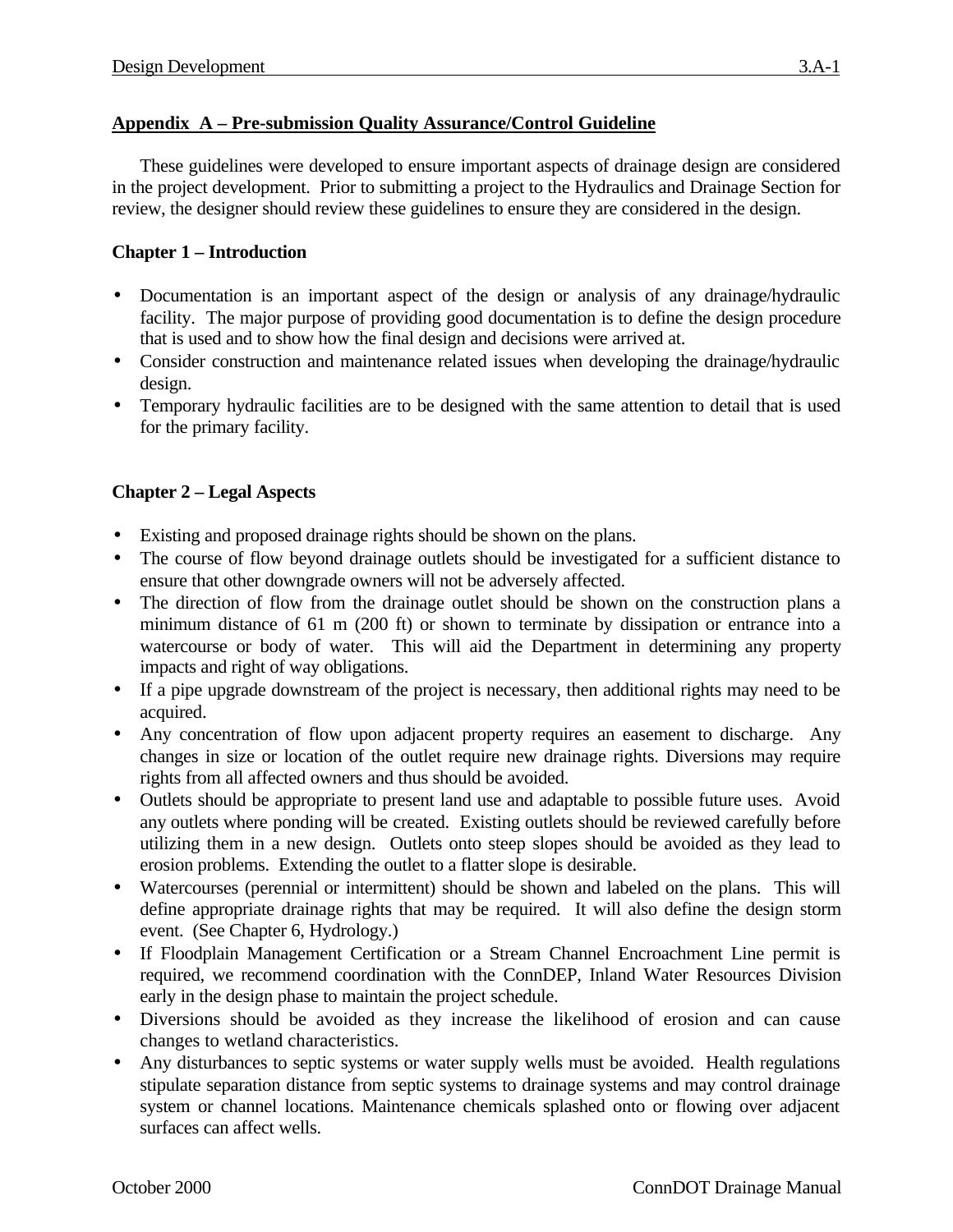# **Chapter 3 – Design Development**

- If a project involves work within a watercourse, the designer should coordinate with the ConnDEP Fisheries Division early in the design phase to address fish passage concerns.
- A separate drainage submission is recommended when the drainage aspects of the project appear to be complex or the drainage facilities may involve right of way impacts.
- Provide responses and justification for all review comments.

### **Chapter 4 – Culvert Repair, Materials, and Structural Design**

- Existing pipes that are to remain in use should be visually inspected and analyzed to determine if they are structurally and hydraulically adequate or require replacement. The condition of the pipes should be documented accordingly.
- Use existing pipes if in good condition. With regard to existing systems which are to be discontinued, metal pipes under traveled ways in poor condition should be removed and concrete pipe should be plugged at ends.
- Use the appropriate type pipe in tidal areas.
- Check strength, installation conditions and bedding requirements if the cover is over 4.6m (15 ft.) or under 0.6m (2 ft.) for concrete pipes and any depth for metal pipe.
- Parallel pipe lines must be separated at least  $1/2$  the pipe diameter or 1 m (3 ft.), whichever is less.
- Connections of pipe to structures should be designed with all dimensions and structural details considered.

# **Chapter 5 – Data Collection**

• A well planned data collection program leads to a more orderly and effective analysis, and a design that is commensurate with project scope, project cost, the complexity of site hydraulics and regulatory requirements.

# **Chapter 6 - Hydrology**

- Rational Method This method shall be used only for drainage areas less than 81 hectare (200) acres).
- Stream Gage Data The U.S. Geological Survey maintains a network of stream gaging stations throughout Connecticut. From long term periods of observation and through statistical analysis of the resultant data, peak flow rates for various return frequencies can be developed. This data shall be used wherever possible in the design of hydraulic facilities.
- U.S.G.S. Regression Equations shall be used for all routine designs at sites greater than 2.59  $km<sup>2</sup>$  (1 mi<sup>2</sup>) in tributary area unless stream gage data is available or unique watershed characteristics, such as significant detention storage dictate otherwise. Refer to Water Resources Bulletin No. 36.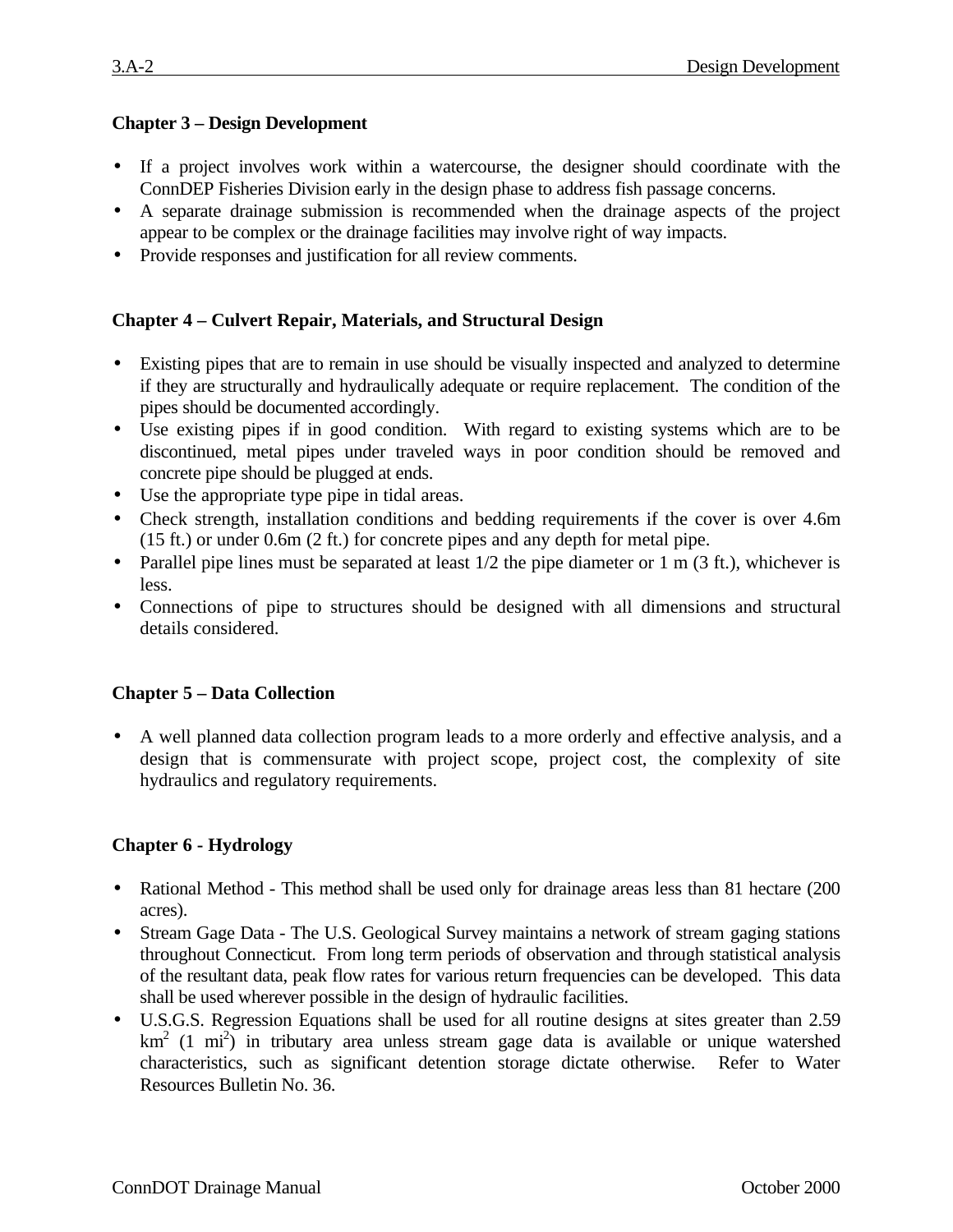- Computer Models for Hydrograph Generation Many watersheds exhibit characteristics which require the use of a computer model to estimate design discharge quantities from runoff hydrographs. Additionally, hydrograph generation models are useful in the analysis of "before and after" conditions as related to proposed activities within a given basin. Where use of a computer model is appropriate, the methods described in Section 6.14 shall be used.
- FEMA Flood Insurance Study Discharge Rates Discharges specified in the appropriate Flood Insurance Study shall be used for ANALYSIS where the regulatory floodway is adopted. The DESIGN discharge may vary from the Flood Insurance Study quantity if the results of an independent analysis so indicate.
- SCEL Stream Channel Encroachment Discharge Rates Discharges specified in the appropriate Stream Channel Encroachment study shall be used for analysis where SCEL are established. The **Design**, FEMA and SCEL discharges may vary, as they are all developed independently and may use different methods.
- The hydrology for cross culverts conveying drainage areas greater than 81 ha (200 ac) should be submitted for review and approval prior to completing the hydraulic design.

# **Chapter 7 - Channels**

- The channel design should ensure that the design flow in its flattest section is accommodated.
- Flexible lining is preferred over rigid to reduce velocity and for lower maintenance and installation cost. A closed drainage system should be used instead of steeply graded channels.
- Safety requirements will often dictate the location of roadside ditches or channels.
- Sharp bends and sudden grade changes should be analyzed for possible overtopping of channel lining during high flows. A lining change may be needed at bends due to velocity increases.
- At intersections of side and main channels, consider the velocity head and need for additional lining depth, or heavier lining, on the main channel opposite the junction.
- The location and alignment of a culvert should be consistent with the flow tendency of a stream. Inlet and outlet rechanneling should be held to a minimum.
- At severe transitions from cut to fill slopes, erosion can occur where roadside swales are used, unless short riprap channels, catch basins and pipes or paved ditches are employed to control the flow.

#### **Chapter 8 - Culverts**

- Available head should be checked by using cross sections, profiles, contour maps and a thorough field check.
- Allowable headwater elevation should be at least 0.3m (1 ft.) below the controlling elevation of a building or point where overflow could run over the road or to another watershed.
- Safety of the structure location must be considered in relation to pedestrian and vehicular traffic. Culvert ends are generally preferred to endwalls.
- Consider possible erosion around outlet structures from both high and low water in the stream. Provide riprap and channel improvements or energy dissipation where needed.
- Culverts providing for the passage of area drainage from one side of the highway to the other usually shall not be smaller than 600mm (24 in) for interstate systems and 450mm (18 in) for other systems.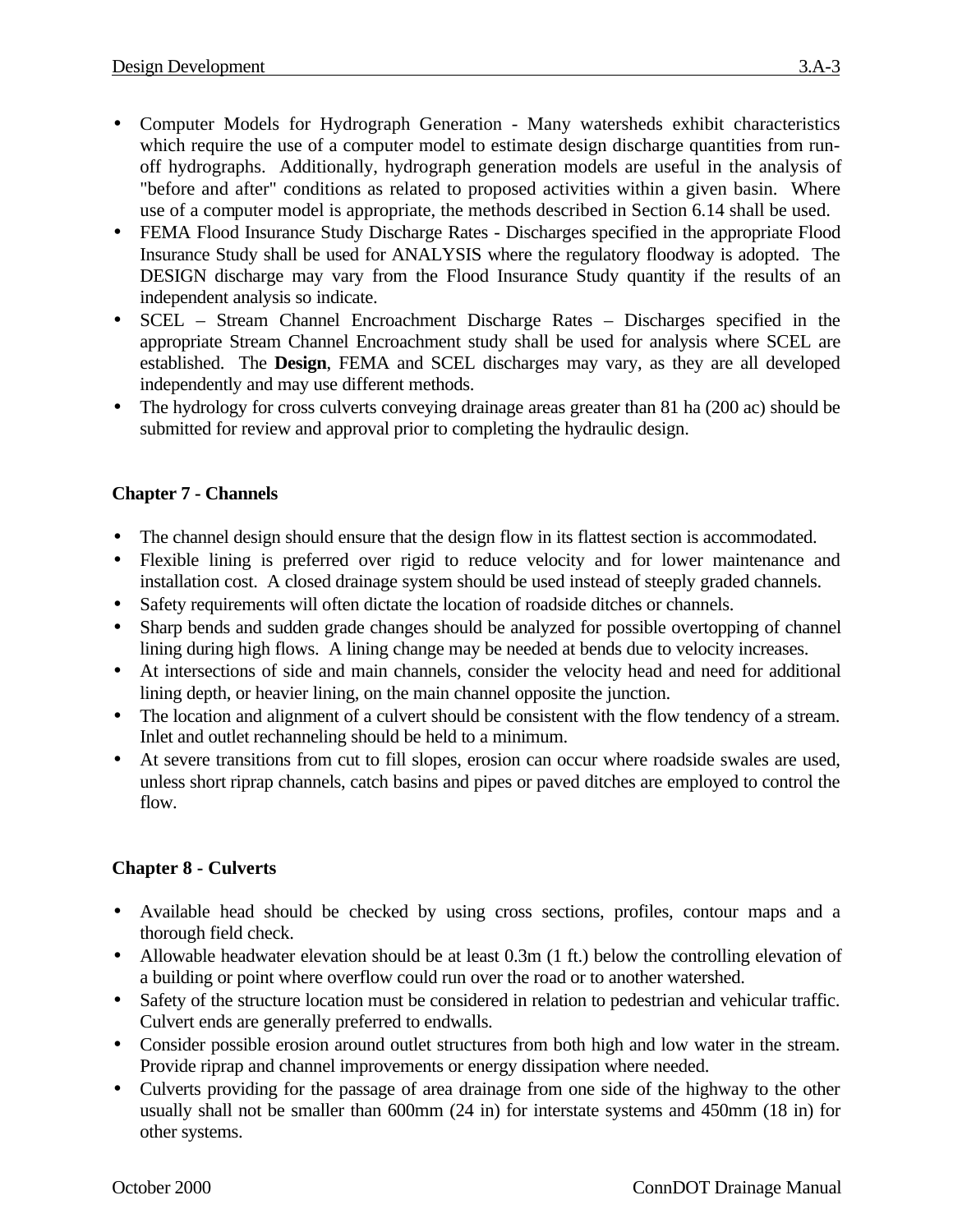- Fish passage through culverts should be considered where appropriate. Minimum depths of flow, low velocities and outlet pools are some methods employed.
- Avoid long skew crossings under traveled ways.

#### **Chapter 9 - Bridges**

- Occasionally, the waterway opening(s) for a highway-stream crossing can be provided for by either culvert(s) or bridge(s). Estimates of costs and risks associated with each will dictate which structure alternative should be selected. Other considerations which may influence structure-type selection are listed in Table 9-1 and Chapter 8, Culverts.
- The hydraulics of the highway-stream crossing system should be given considerable study in choosing the preferred design from the long list of available alternatives. **The selection should be based on a collective effort of bridge, soils and foundations, highway, and hydraulic engineers. This process is further outlined in Chapter 3, Design Development**.
- The final design selection should consider the maximum backwater allowed by the National Flood Insurance Program and Stream Channel Encroachment Lines unless exceedence of the limit can be justified by special hydraulic conditions.
- The final design should not significantly alter the flow distribution in the floodplain.
- A specified clearance should be established to allow for passage of ice and debris. For navigation channels, a vertical clearance conforming to Federal requirements should be established based on normally expected flows during the navigation season.
- Degradation or aggradation of the river as well as contraction and local scour shall be estimated. Appropriate positioning of the foundation, below the total scour depth, if practicable, shall be included as part of the final design.

#### **Chapter 10 – Storage Facilities**

- Preliminary approval of storage considerations should be obtained from Hydraulics and Drainage, before the actual storage computations are performed.
- Consider permanence of the storage, if already existing.
- Sedimentation basins and dams should not be used on watercourses.
- Sedimentation basins should be used to clarify runoff only from areas disturbed by construction. Runoff from adjacent undisturbed areas should be channeled or piped around the basins where possible.
- Field check the need for trash racks. If used they should not completely enclose the inlet but allow for overflow when clogged. Consider access for maintenance if used.

#### **Chapter 11 – Storm Drainage Systems**

- Any existing inlet structures should be checked for capacity if they will be used in a new design.
- Utility conflicts may require design changes. Keep at least 0.3m (1 ft) vertical and horizontal clearance between drainage systems and utilities.
- The most economical routing of pipes should be used. A different layout could save many feet of pipe.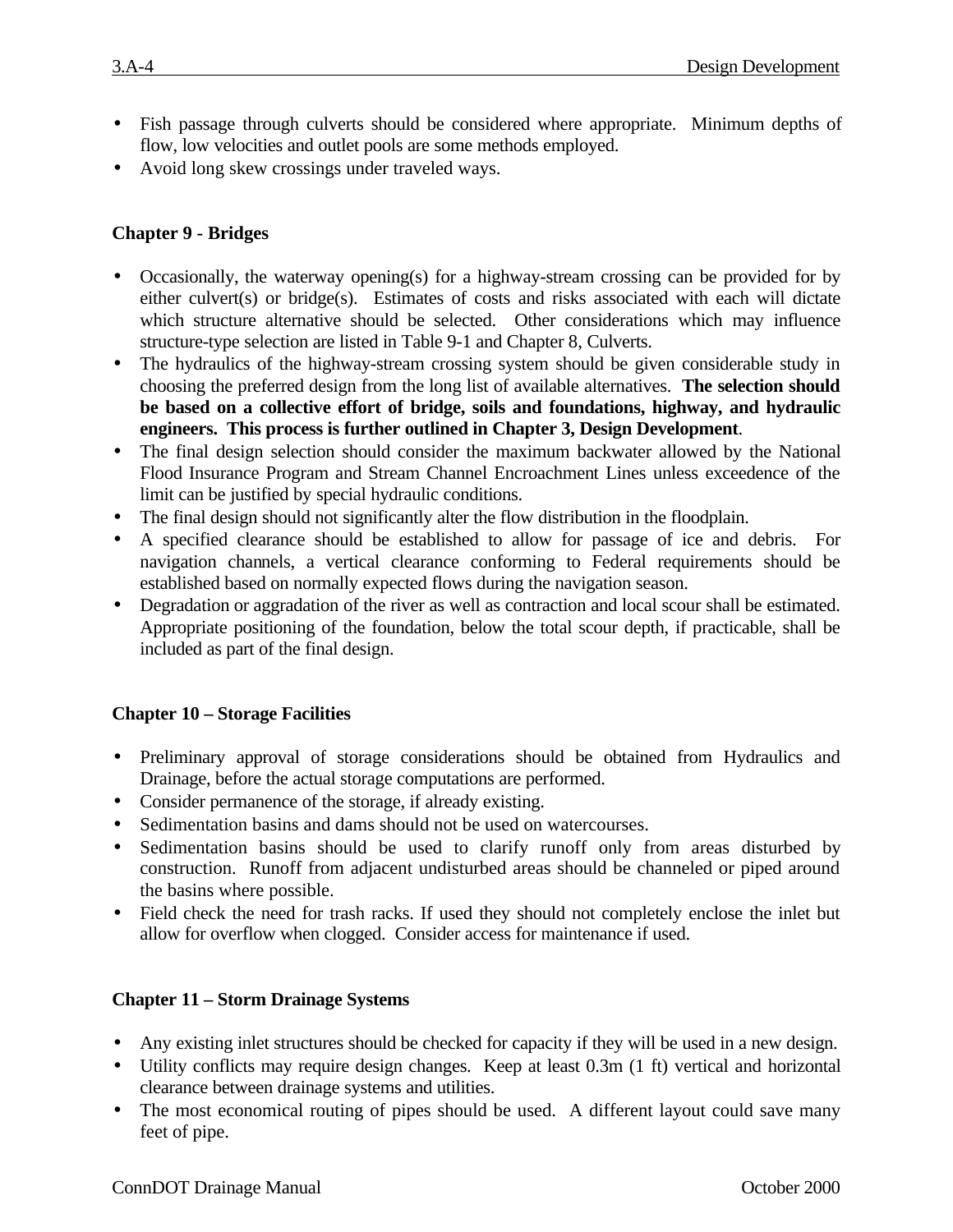- Consider hydraulic effects of tides on a drainage system outlet. Return frequency of tides vs. storm design frequency should be considered.
- Pipes on steep grades may require energy dissipation at the outlet check possibility of reducing velocity through flatter grades, using rougher pipe or drop structures.
- Catch basins not located precisely in a low point of the gutter profile will create ponding and lead to icing conditions.
- Intersection grading plans (contours) may be required to assure proper grading to and around catch basins to ensure inlets are located at low points and to avoid snow melt and consequent icing across traveled ways.
- Catch basins are usually needed just upgrade from a bridge to avoid excess flow across the bridge or into expansion joints.
- Catch basins may be needed at downgrade ends of bridges where curbing is not used, to avoid erosion down the fill slope.
- Consider the effects of snow melt and refreezing at all traffic islands and superelevated sections.
- A reverse cross slope should be provided for superelevated sections to contain the flow in the shoulder and therefore not allow runoff or snow melt to sheet across the travelway.
- The designer should exercise particular care that medians, shelves, and channelization islands are drained so as not to cause icing hazards. Snow stored in these areas can melt and flow across a traveled roadway. A subsequent freezing can lead to dangerous icing conditions requiring constant attention by maintenance forces.
- On **depressed expressways**, where curbing is used, flanker basins will be placed in locations approximately 0.06m (0.2 ft) higher than the sag catch basin. These will collect debris and provide additional capacity if needed. Flanking inlets are not usually considered as intercepting flow in the design computations.
- Catch basins should be located a minimum of 1.5m (5 ft) from driveway returns to prevent loss of vehicular traction.
- All catch basins shall have standard 0.6m (2 ft) sumps to collect roadway sand except at pipes conducting watercourses or pipes 900mm (36") in diameter or larger.
- At an expressway low point where curbing is not used, a 'C-L' catch basin shall be located on the shoulder with the far edge of the catch basin at the outer edge of the shoulder. This inlet is intended for collection of snow melt and rain when plowing operations prevent water from leaving the pavement. No interception is to be calculated for this inlet. A 300mm (12") pipe will be used for the outlet.
- For sags in the gutter profile where excess flow cannot be relieved (cut sections), use a 25-year design frequency (50 for expressways) for the grate capacity of the inlet structure and for pipes leading away from the inlet structure to a clear outlet.
- For residential and business areas where grading will produce small pockets not drained, lawn drains of small pipe elbows connected to the nearest catch basins may be economical.
- Where a change in size of pipe is made at a structure, the crowns of these pipes will normally be aligned on grade.
- As a preliminary rough check on hydraulic design, pipe sizes should increase consistently with the direction of flow and added flow from branches to the system.
- Hoods at catch basins should be avoided as they create higher losses than a conventional inlet and are a clogging concern. When hoods are used in the storm system, then the losses and clogging potential associated with these structures must be considered when developing the hydraulic gradeline computations.